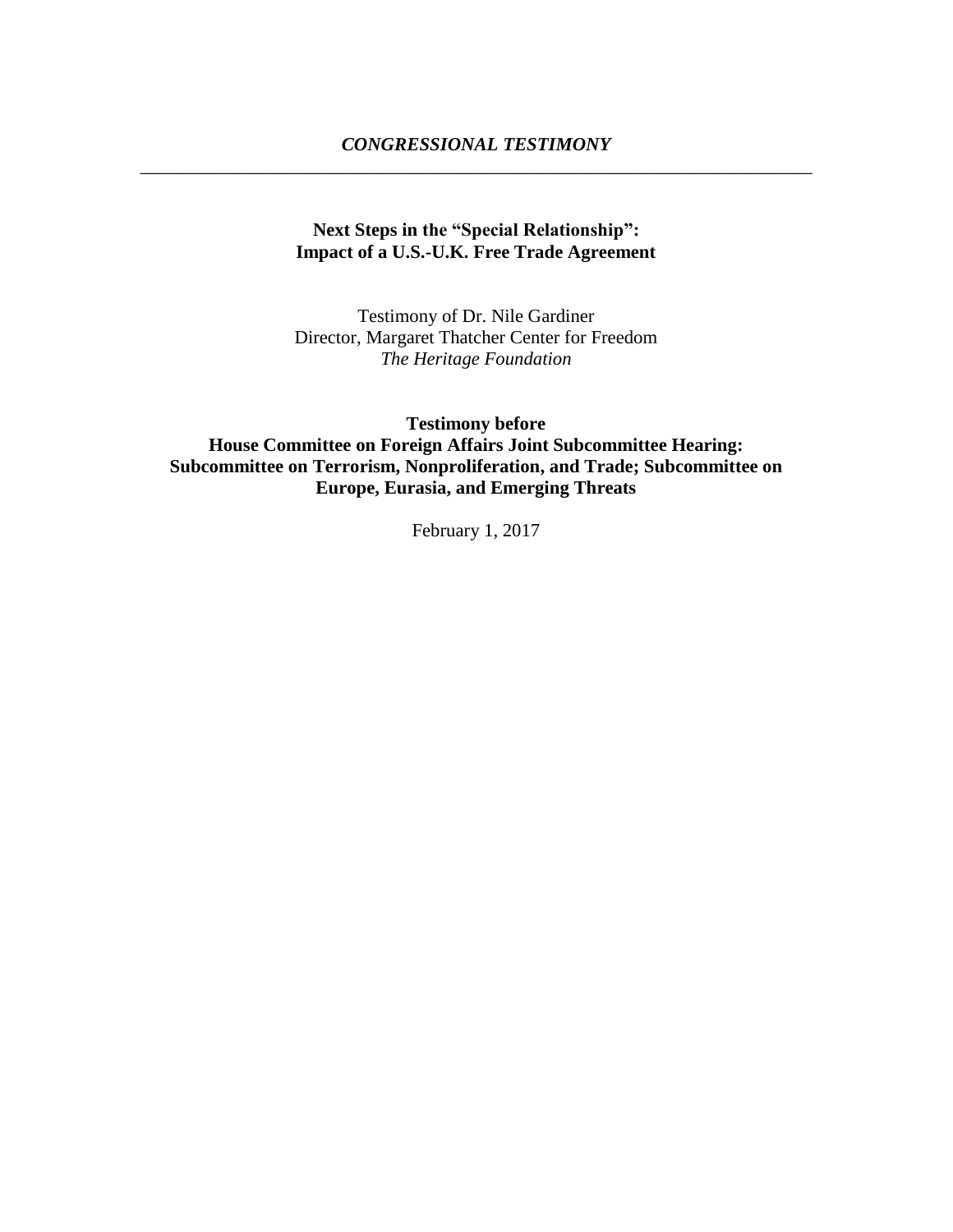Chairman Poe, Chairman Rohrabacher, and distinguished Members: Thank you for the opportunity to testify before both of your committees.

It is fitting that today's hearing is taking place just days after the inauguration of a new U.S. President and just months after a new British Prime Minister entered Downing Street. President Donald Trump and Prime Minister Theresa May met last Friday in Washington and declared their intention to advance a U.S.–U.K. free trade agreement. The Trump presidency is in a strong position to revitalize the Special Relationship by working together with Congress and the government of the United Kingdom.

The Anglo–American alliance is a vital partnership that rests upon deep-seated cooperation in defense, trade, intelligence, and a host of other areas stretching from educational exchange to the arts. Britain's decision to leave the European Union should be viewed as a hugely positive development by Congress because it offers tremendous opportunities for Britain and the United States to strengthen that partnership.

The Trump Administration should make a U.S.–U.K. free trade deal a foreign policy priority. There is already strong support on Capitol Hill for a free trade agreement between the United States and the United Kingdom with at least five pieces of Congressional legislation urging such a deal. Such an agreement between the world's largest and fifth-largest economies would significantly advance prosperity on both sides of the Atlantic. It would be a force generator for economic liberty through genuine bilateral free trade based upon the principles of sovereignty and economic freedom.

America has a vital economic stake in the United Kingdom. As the Congressional Research Service notes, Britain is America's largest services trading partner, and the \$5 trillion of U.S. corporate assets in the U.K. represents 22 percent of total U.S. corporate overseas assets.<sup>1</sup> Britain is America's largest foreign direct investor, and roughly a million U.S. jobs depend on British companies based in America. British foreign direct investment (FDI) in the United States in 2015 amounted to over \$483 billion.<sup>2</sup> More than 1.25 million people are employed by U.S. affiliates in the U.K., and U.S. FDI in the U.K. was approximately \$593 billion in 2015.<sup>3</sup>

 $\overline{a}$ 

<sup>&</sup>lt;sup>1</sup>Derek E. Mix, "The United Kingdom: Background and Relations with the United States," Congressional Research Service *Report for Members and Committees of Congress*, April 29, 2015, https://fas.org/sgp/crs/row/RL33105.pdf.

 ${}^{2}$ Rudy Telles, Jr., "Foreign Direct Investment in the United States: Update to 2013 Report," U.S. Department of Commerce, Economics and Statistics Administration, Office of the Chief Economist, *ESA Issue Brief* No. 02-16, June 20, 2016, http://www.esa.doc.gov/sites/default/files/foreign-direct-investmentin-the-united-states-update-2016.pdf.

<sup>&</sup>lt;sup>3</sup> James K. Jackson, Shayerah Ilias Akhtar, and Derek E. Mix, "Economic Implications of a United Kingdom Exit from the European Union," Congressional Research Service *Report for Members and Committees of Congress*, July 14, 2016, https://fas.org/sgp/crs/row/R44559.pdf.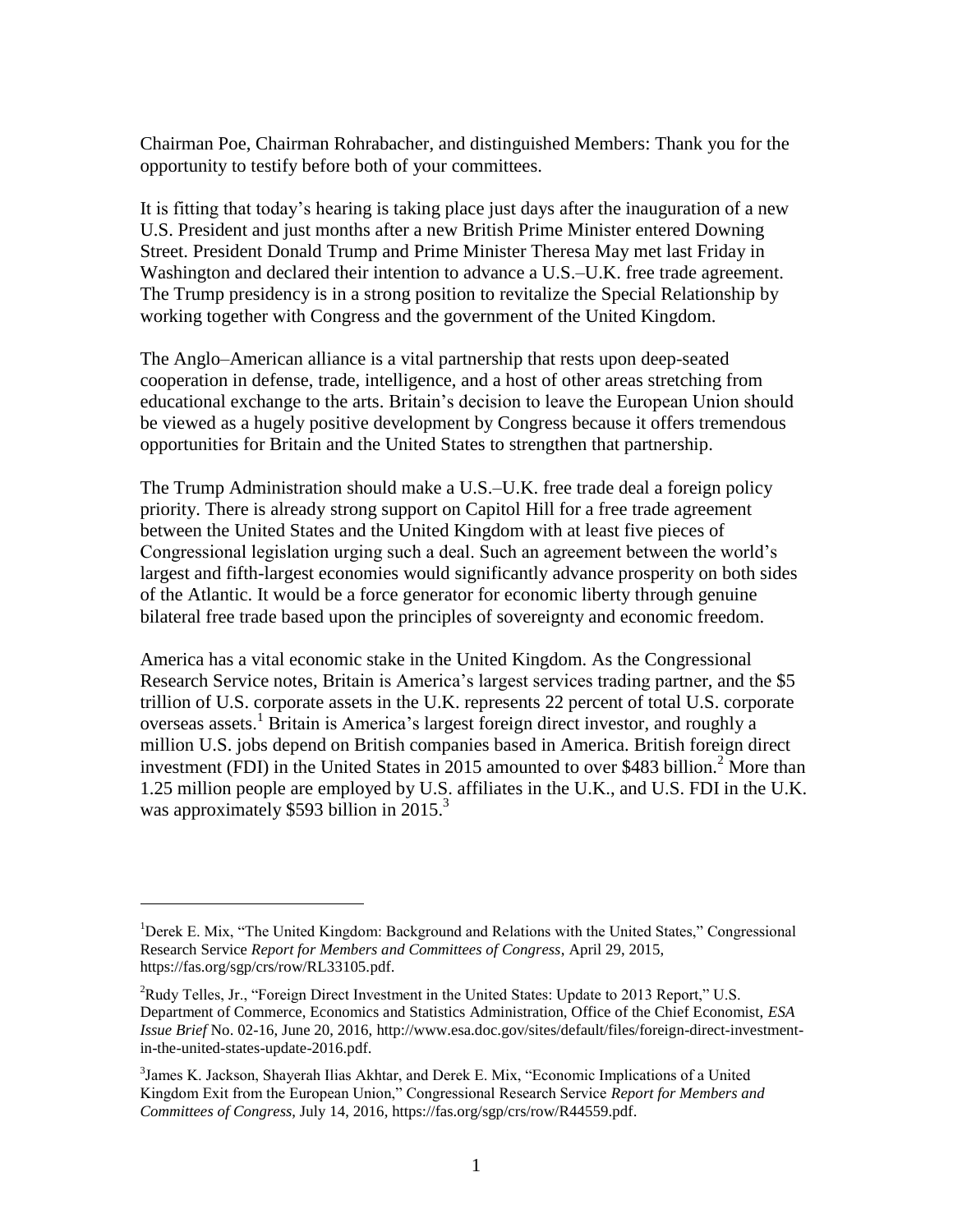## **Strengthening the Special Relationship by Advancing Freedom to Trade with the United Kingdom**

A free trade agreement would boost both Britain's and America's economies while also strengthening the Anglo–American Special Relationship, for decades the engine and beating heart of the free world. It would also act as a model for other free trade agreements that Britain will likely sign with countries across the globe, from Australia and Canada to India and Singapore. Free trade has been the essence of Britain's success as a global power for centuries. The EU, with its protectionist mindset and outright hostility to economic freedom, has constrained Britain's ability to trade freely for over four decades and has held back Britain's economic potential.

A stronger Britain on the world stage, able to act as a truly sovereign, independent nation, is a far better partner for the United States. Outside of an inward-looking, declining EU, Great Britain is uniquely placed to rebuild its military might, revitalize the NATO alliance together with the Americans, and stand up to the enemies of the free world, from Russia to Iran and ISIS.

America has a deep interest in helping Brexit to succeed and in Britain's flourishing outside the EU. Britain must help America to lead the free world with strength, resolve, and conviction. The Special Relationship is a great force for good in the world, and its return should be welcomed by all who cherish the spirit of freedom and liberty.

As Margaret Thatcher observed in a speech to the Foreign Relations Council of Chicago, "the special relationship does exist, it does count and it must continue, because the United States needs friends in the lonely task of world leadership."<sup>4</sup>

## **Recommendations for Congress and the Executive Branch**

President Trump should instruct the U.S. Trade Representative and the White House National Trade Council to fast-track the pursuit of a U.S.–U.K. trade pact by putting forward clear negotiating objectives, pursuant to congressional guidance, that will advance the Special Relationship between the two countries. The free trade deal should be implemented within 90 days after Britain leaves the EU, which is expected to be by the end of March 2019. The overriding goal should be to sign the best deal possible by then.

Under a free trade agreement, the U.S. and U.K. must make it easier for Americans and Britons engaged in lawful finance and commerce to work together. The deal should aim for the elimination of all tariff barriers between the United States and the United Kingdom, two nations with highly developed economies, skilled workforces, and comparable wage levels. Such a deal would create jobs on both sides of the Atlantic and enhance investment opportunities.

 $\overline{a}$ 

<sup>&</sup>lt;sup>4</sup>Margaret Thatcher, "Speech to Foreign Relations Council of Chicago," June 17, 1991, http://www.margaretthatcher.org/document/108275.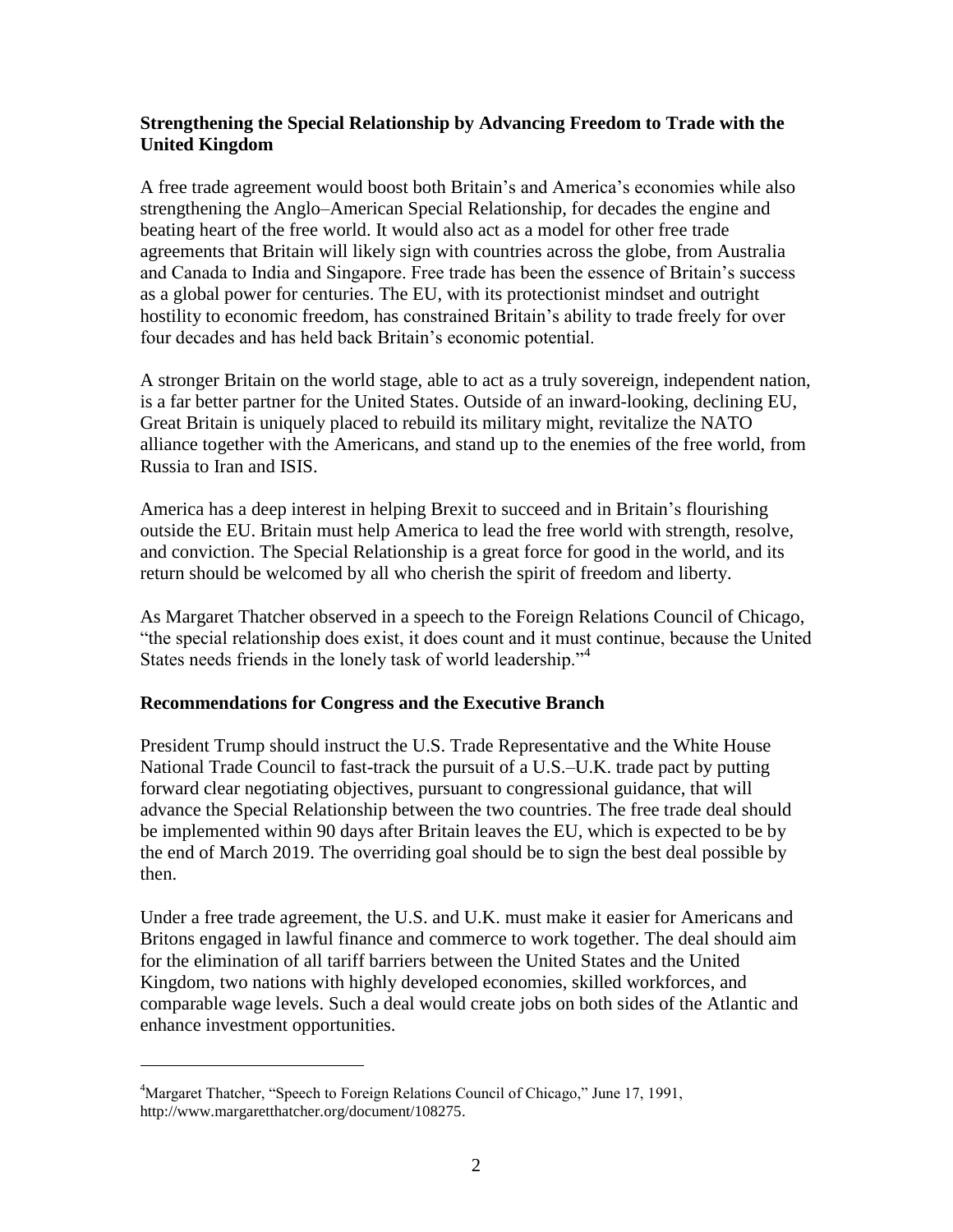Talks between Washington and London on a U.S.–U.K. free trade deal can begin immediately. The United Kingdom has the full right to begin discussions on trade agreements with countries outside of the European Union before it formally exits the EU. As the Lawyers for Britain group has pointed out, it is false to claim, as some European Commission officials have done, that Britain cannot engage in such discussions as an EU member: "This view has no support from the EU Treaties or the Court of Justice of the European Union (CJEU): the EU may not prevent the UK negotiating and entering into such treaties providing that they will not come into force until the UK withdraws from the EU. $^{5}$ 

I urge President Trump to work closely with Congress. This must be a joint initiative by the White House and the House of Representatives and Senate. A U.S.–U.K. free trade agreement will advance prosperity on both sides of the Atlantic and will be a historic move forward that will benefit future generations of both Americans and Britons. The free trade pact should be a catalyst for advancing freedom to trade and for promoting economic freedom in both countries. It would be a powerful statement reflecting a shared commitment to a free and open investment environment between the two countries.

This is a bilateral trade deal, not a multilateral one, which makes negotiations far simpler than they might otherwise be. In contrast to the hugely flawed proposed Transatlantic Trade and Investment Partnership (TTIP) between the U.S. and the EU, this is not about importing regulations and expanding big government. It is about empowering individuals and freeing trade. We do not need hundreds of pages of fine print to move forward with such a deal. It should be streamlined and readily understandable to anyone who wishes to read it.

In conclusion, a U.S.–U.K. FTA would be an outstanding example of the Anglo– American Special Relationship in practice, further bringing together two great nations with a shared history, culture, and language as well as a deep commitment to liberty. As my colleague Dr. Ted Bromund and I have argued in a Heritage Foundation paper, "a U.S.–U.K. free trade area should serve as a symbol of and a real contribution toward a shared Anglo–American rejection of supranational control and the shared belief that government must be based on sovereignty and freedom."<sup>6</sup> It should also act as a role model for future free trade agreements between the United States and other key allies across the world.

Britain's exit from the European Union will make the partnership between Great Britain and the United States even stronger, and a free trade agreement will be at the very heart of that alliance. Today, in large part due to the robust support of Members of Congress, Britain stands at the front of the queue for a trade deal with the United States and not at

 $\overline{a}$ 

<sup>&</sup>lt;sup>5</sup> Francis Hoar, "Negotiating International Trade Treaties Before Exit," Lawyers for Britain, http://www.lawyersforbritain.org/int-trade-before-exit.shtml.

 $6T$ ed R. Bromund and Nile Gardiner, "Freedom from the EU: Why Britain and the U.S. Should Pursue a U.S.–U.K. Free Trade Area," Heritage Foundation *Backgrounder* No. 2951, September 26, 2014, http://www.heritage.org/research/reports/2014/09/freedom-from-the-eu-why-britain-and-the-us-shouldpursue-a-usuk-free-trade-area.